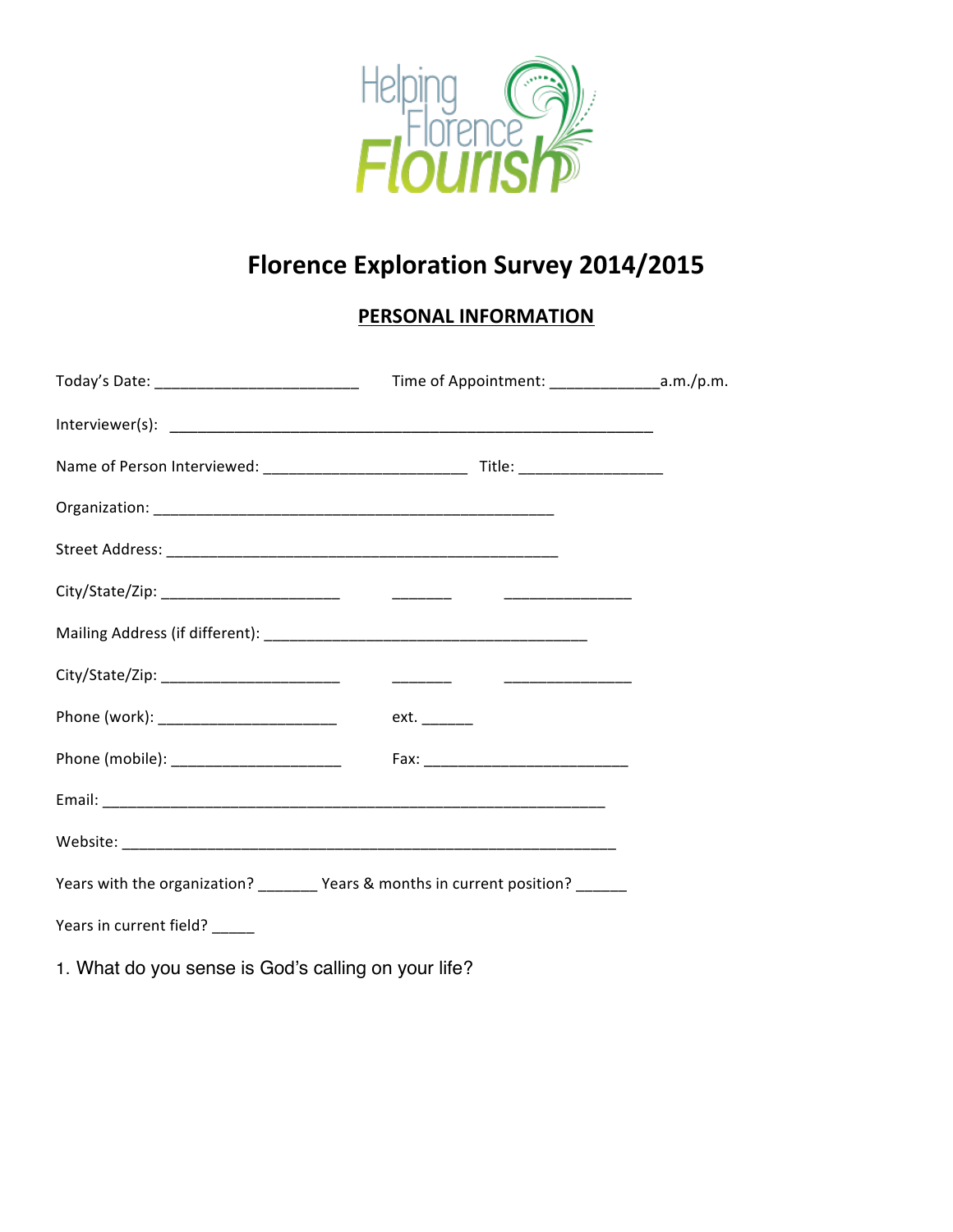- 2. How do you see your calling playing out at home, work, play, and in service? a. Home
	- b. Work
	- c. Play
	- d. Service
- 3. In your view, what are the three most pressing problems facing our community? How would you go about addressing them?
	- a. <u>\_\_\_\_\_\_\_\_\_\_\_\_\_\_\_\_\_\_\_\_\_\_\_\_\_\_\_\_\_</u>:  $b.$   $\qquad \qquad \vdots$
	- $c.$   $\vdots$

4. On a scale of 1-10, with 1 being "minimal" and 10 being "fully committed," what number best represents your level of commitment to making a positive difference in our city?

1--------2--------3--------4--------5--------6--------7--------8--------9--------10

Minimal **Fully Committed** 

5. If you knew there were others who care about the issues you listed above, would you be interested in meeting with those people to work toward solutions?

\_\_\_\_\_Yes \_\_\_\_\_\_No

6. Which other leaders do you believe should be interviewed? Would you be willing to make an introduction?

a. \_\_\_\_\_\_\_\_\_\_\_\_\_\_\_\_\_\_ b. \_\_\_\_\_\_\_\_\_\_\_\_\_\_\_\_\_\_\_\_ c.\_\_\_\_\_\_\_\_\_\_\_\_\_\_\_\_\_\_